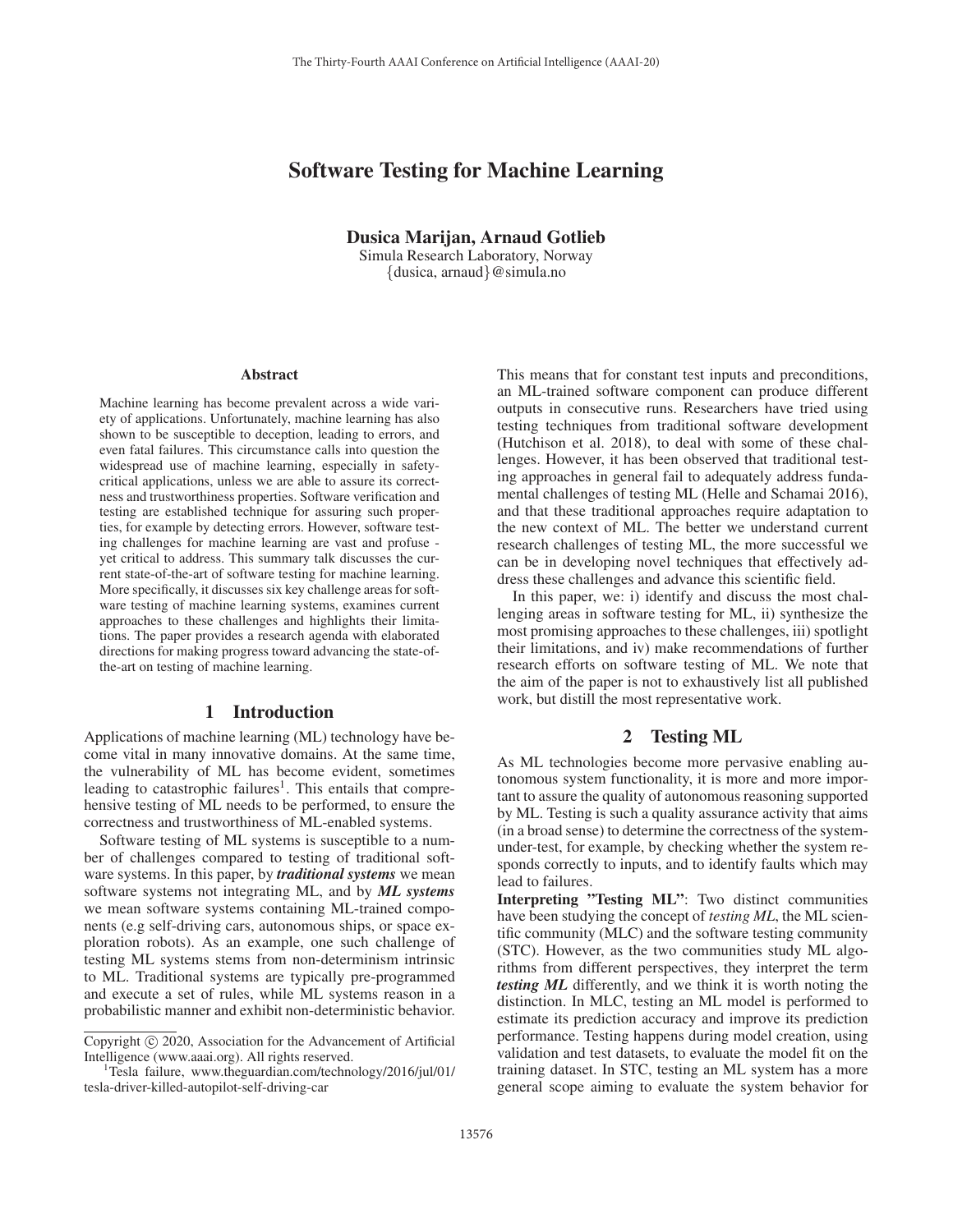a range of quality attributes. For example, in case of integration or system level testing, an ML component is tested in interaction with other system components for functional and non-functional requirements, such as correctness, robustness, reliability, or efficiency.

# Challenges of Testing ML

Challenges of testing ML stem from the innate complexity of the underlying stochastic reasoning. Unlike traditional systems, for which the code is built deductively, ML systems are generated inductively. The logic defining system behavior is inferred from training data. Consequently, a fault could originate not only from a faulty software code, but also errors in training data. However, existing approaches often assume that high quality datasets are warranted, without applying systematic quality evaluation. Furthermore, ML systems require advanced reasoning and learning capabilities that can give answers in conditions where the correct answers are previously unknown (Murphy, Kaiser, and Arias 2007). Even though this may be the case for traditional systems, ML systems have inherent non-determinism which makes them constantly change behavior as more data becomes available, unlike traditional systems. Furthermore, for a system containing multiple ML models, the models will affect each other's training and tuning, potentially causing non-monotonic error propagation (Amershi, Begel, and Bird 2019).

We elaborate further challenges of testing ML in the following sections. Specifically, we identify six key challenge areas and discuss their implications. We synthesize existing work pertaining to these challenges and provide its structured presentation corresponding to the identified challenges.

### 3 Missing Test Oracles

Unlike traditional systems which operate pre-programmed deterministic instructions, ML systems operate based on stochastic reasoning. Such stochastic or probability-based reasoning introduces uncertainty in the system response, which gives rise to non-deterministic behavior, including unpredictable or underspecified behavior. Due to nondeterminism, ML systems can change behavior as they learn over time. The implications for testing are that system outputs can change over time for the same test inputs. This fact largely complicates test case specification.

Test cases are typically specified with specific inputs to the system under test and expected outputs for these inputs, known as *test oracles*. However, due to stochastic reasoning, the output of an ML system cannot be specified in advance, rather it is learned and predicted by an ML model. This means that ML systems do not have defined expected values against which actual values can be compared in testing. Thus, the correctness of the output in testing ML cannot be easily determined. While this problem has been known for traditional systems, called "non-testable" systems (Weyuker 1982), ML systems have non-determinism as part of their design, making the oracle problem even more challenging.

An approach that has been considered for non-testable

systems are *pseudo-oracles* (Weyuker 1982). Pseudooracles are a differential testing technique that consists in running multiple systems satisfying the same specification as the original system under test, then feeding the same inputs to these systems and observing their outputs. Discrepancies in outputs are considered indicative of errors in the system under test. A limitation of differential testing is that it can be resource-inefficient as it requires multiple runs of the system, and error-prone, as the same errors are possible in multiple implementations of the system under test (Knight and Leveson 1986).

#### Metamorphic Testing

Metamorphic testing is another approach to testing of software without test oracles. In this approach, a transformation function is used to modify the existing test case input, and produce a new output. If the actual output for the modified input differs from the expected output, it is indicative of errors in the software under test. Metamorphic testing has been applied to machine learning classifiers (Xie, Ho, and et al. 2011) (Dwarakanath et al. 2018). However, in testing ML systems with a large input space, writing metamorphic transformations is laborious, and there is a great potential for ML to circumvent this difficulty by automating the creation of metamorphic relationships.

#### Test Data Prioritization

Since automated oracles are typically not available for testing of big and realistic ML models, there is a great effort involved in manual labeling of test data for ML models. Deep-Gini (Shi et al. 2019) is an initial work on reducing the effort in labeling test data for DNNs by prioritizing tests that are likely to cause misclassifications. The assumption made by DeepGini is that a test is likely to be misclassified if a DNN outputs similar probabilities for each class. The limitation of this approach is that it requires running all tests first, to obtain the output vectors used to calculate the likelihood of misclassification.

# 4 Infeasibility of Complete Testing

ML systems are commonly deployed in application areas dealing with a large amount of data. This creates large and diverse test input space. Unfortunately, testing is rarely able to cover all valid inputs and their combinations to examine the correctness of a system-under-test, and therefore *coverage metrics* are typically applied to select an adequate set of inputs from a large input space (Gotlieb and Marijan 2014), to generate tests, or to assess the completeness of a test set and improve its quality (Marijan, Gotlieb, and Liaaen 2019).

#### Test Coverage

The first attempts to define coverage metrics for testing of neural networks are inspired by the traditional code coverage metrics. A metric called *neuron coverage* was proposed in DeepXplore (Pei et al. 2017) for testing deep neural networks (DNN). DeepXplore measures the amount of unique neurons activated by a set of inputs out of the total number of neurons in the DNN. The limitation of this coverage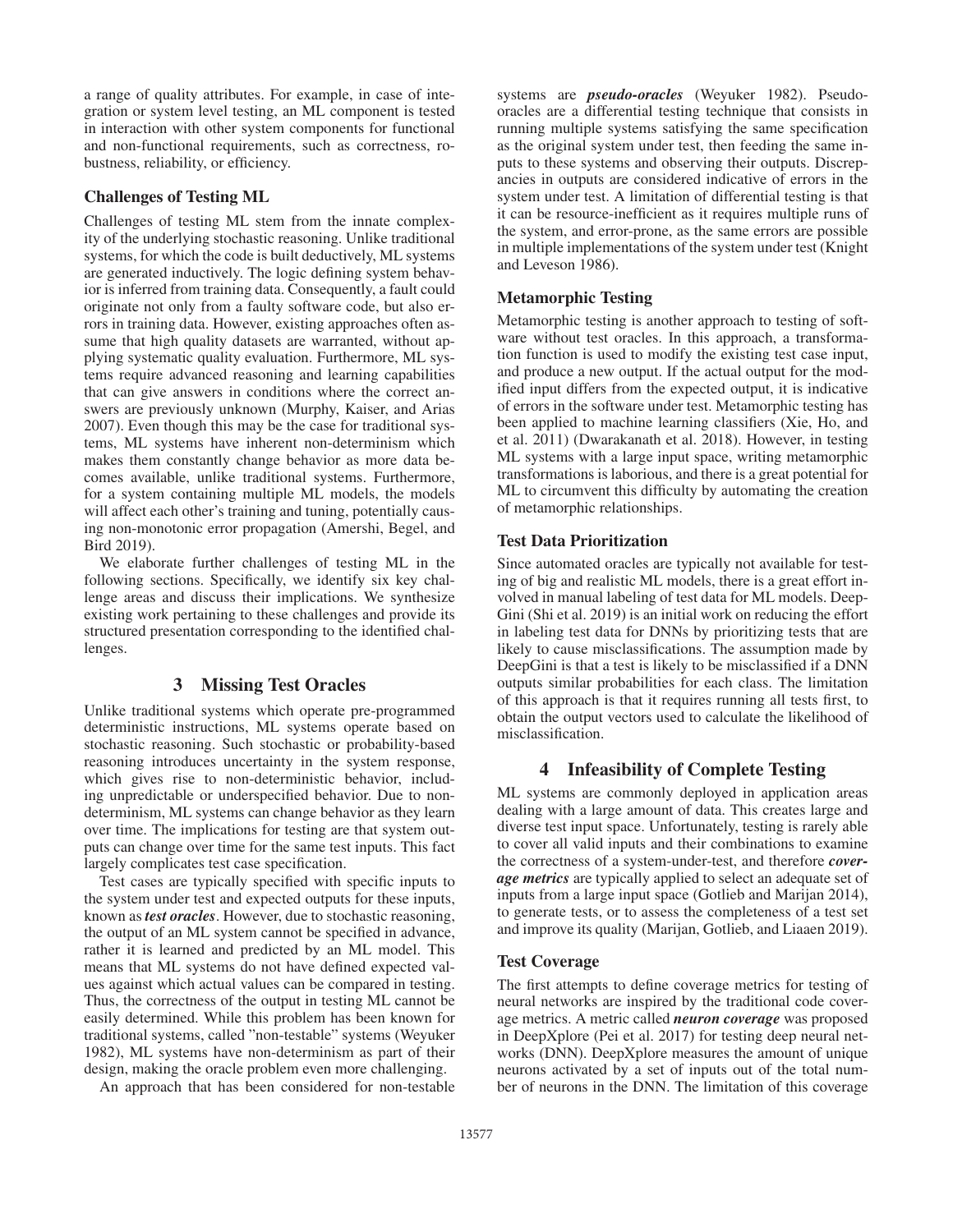metric is that a test suite that has full neuron coverage (all neurons activated) can still miss to detect erroneous behavior if there was an error in all other DNNs that were part of a differential comparing (Pei et al. 2017) used by neuron coverage (DeepXplore leverages the concept of differential testing). Furthermore, it has been shown that neuron coverage can be too coarse a coverage metric, meaning that a test suite that achieves full neuron coverage can be easily found, but the network can still be vulnerable to trivial adversarial examples (Sun, Huang, and Kroening 2018). Sun et al. therefore proposed DeepCover, a testing methodology for DNNs with four test criteria, inspired by the modified condition/decision coverage (MC/DC) for traditional software. Their approach includes a test case generation algorithm that perturbs a given test case using linear programming with a goal to encode the test requirement and a fragment of the DNN. The same author also developed a test case generation algorithm based on symbolic approach and the gradient-based heuristic (Sun et al. 2019). The difference between their coverage approach, based on MC/DC criterion, and neuron coverage is that the latter only considers individual activations of neurons, while the former considers causal relations between features at consecutive layers of the neural network.

Neuron coverage has been further extended in Deep-Gauge (Ma et al. 2018a), which aims to test DNN by combining the coverage of key function regions as well as corner case regions of DNN, represented by neuron boundary coverage. Neuron boundary coverage measures how well the test datasets cover upper and lower boundary values. DeepRoad (Zhang et al. 2018) is another test generation approach for DNN-based autonomous driving. DeepRoad is based on generative adversarial networks and it generates realistic driving scenes with various weather conditions. DeepCruiser is an initial work towards testing recurrentneural-network (RNN)-based stateful deep learning (Du et al. 2018). DeepCruiser represents RNN as an abstract state transition system and defines a set of test coverage criteria for generating test cases for stateful deep learning systems. Other approaches were proposed extending the notion of neuron coverage, such as DeepTest (Tian et al. 2018) for testing other types of neural networks. DeepTest applies image transformations such as contrast, scaling, blurring to generate synthetic test images. However, such generated images were found to be insufficiently realistic for testing realworld systems.

In summary, a common limitation of techniques based on neuron coverage is that they can easily lead to combinatorial explosion. Ma et al. initiated the work on the adaptation of combinatorial testing techniques for the systematic sampling of a large space of neuron interactions at different layers of DNN (Ma et al. 2018c). This approach can be promising for taming combinatorial explosion in testing of DNN based systems, given that its current limitations are overcome. First, only 2-way interactions of input parameters are supported, while real systems typically have much higher interaction levels of inputs. Second, the approach has been found to face scalability problems for large and complex DNNs.

#### Fuzzing

Since the input space of DNNs is typically large and highlydimensional, selecting test data for DNNs can be highly laborious. One approach to deal with this challenge is *fuzzing*, which generates large amounts of random input data that is checked for failures. TensorFuzz is an initial work that applies fuzzing to testing of TensorFlow DNNs (Odena and Goodfellow 2018). TensorFuzz uses a coverage metric consisting of user-specified constraints to randomly mutate inputs. The coverage is measured by a fast approximate nearest neighbour algorithm. TensorFuzz has showed to outperform random testing. Another similar approach is Deep-Hunter (Xie et al. 2018). This is an initial work on automated feedback-guided fuzz testing for DNNs. DeepHunter runs metamorphic mutation to generate new semantically preserved tests, and uses multiple coverage criteria as a feedback to guide test generation from different perspectives. The limitation of this approach is that it uses only a single coverage criteria at the time, not supporting multi-criteria test generation. Moreover, the general limitation of fuzzing is that it cannot ensure that certain test objectives will be satisfied.

### Concolic Testing

To provide more effective input selection that increases test coverage, a concolic testing approach has been proposed in DeepConcolic (Sun et al. 2018). The approach is parameterised with a set of coverage requirements. The requirements are used to incrementally generate a set of test inputs with a goal to improve the coverage of requirements by alternating between concrete execution (testing on particular inputs) and symbolic execution. For an unsatisfied requirement, a test input within the existing test suite that is close to satisfying that requirement is identified, based on concrete execution. Later, a new test input that satisfies the requirement is generated through symbolic execution and added to the test suite, improving test coverage.

# 5 Quality of Test Datasets for ML Models

When training ML models, the quality of the training dataset is important for achieving good performance of the learned model. The performance is evaluated using a test dataset.

### Mutation Testing

To evaluate the quality of test dataset for DNNs, DeepMutation (Ma et al. 2018b) proposes an initial work, inspired by traditional mutation testing concepts. DeepMutation first designs a set of mutation operators to inject faults into training data. Then, it retrains models with the mutated training data to generate mutated models, which means that faults are injected in the models. After that, mutated models are tested using a test dataset. Finally, the quality of the test dataset is evaluated by analysing to what extent the injected faults are detected. The limitation of this approach is that it employs basic mutation operators covering limited aspects of deep learning systems, so that the injected faults may not be representative enough of real faults. MuNN (Shen, Wan, and Chen 2018) is another mutation testing approach for neural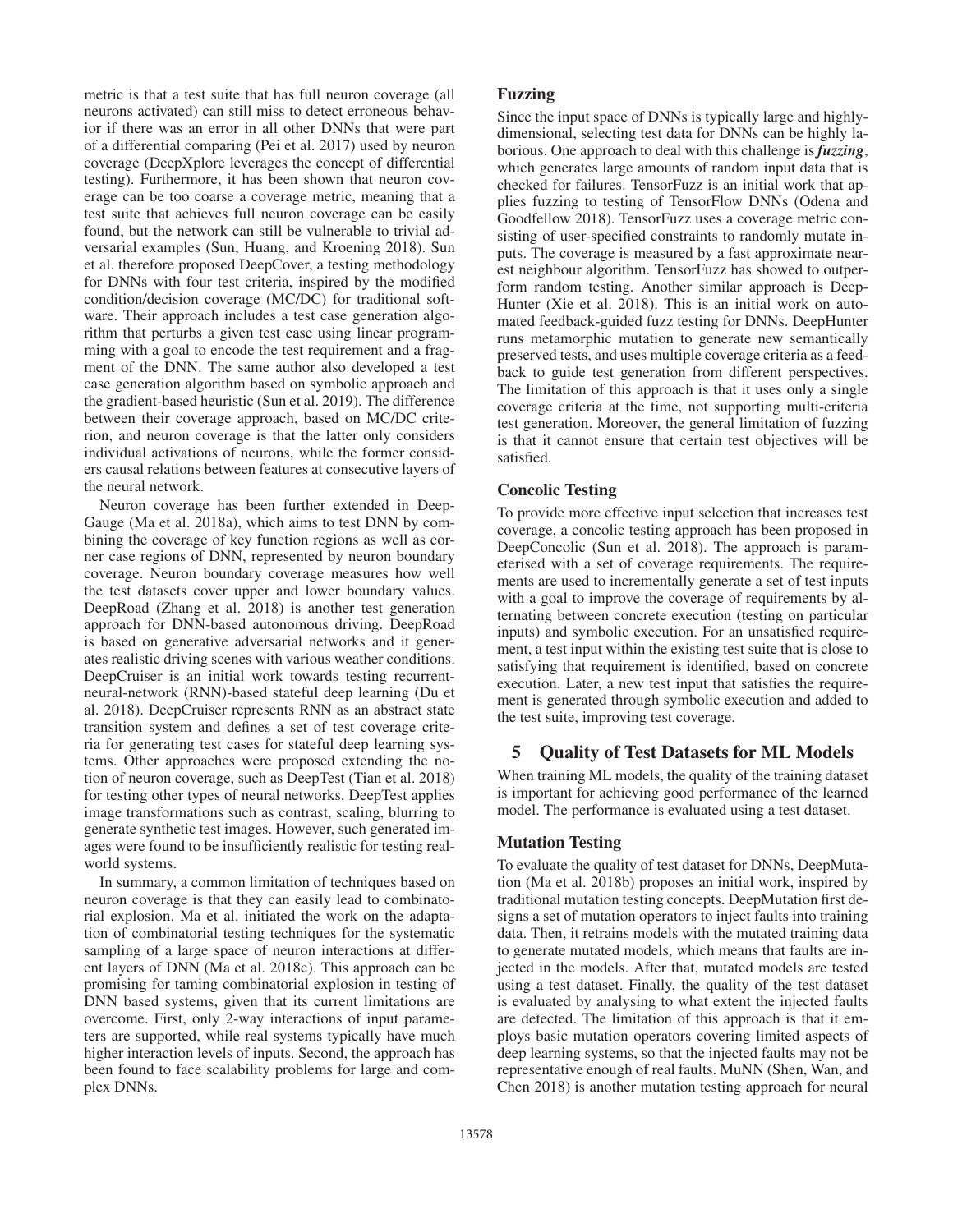networks, which needs further work for the application on DNNs. Specifically, the authors of the approach showed that neural networks of different depth require different mutation operators. They also showed the importance of developing domain-dependent mutation operators rather than using common mutation operators.

# 6 Vulnerability to Adversaries

ML classifiers are known to be vulnerable to attacks where small modifications are added to input data, causing misclassification and leading to failures of ML systems (Szegedy et al. 2014). Modifications made to input data, called *adversarial examples*, are small perturbations designed to be very close to the original data, yet able to cause misclassifications and to compromise the integrity (e.g. accuracy) of clasiffier. Such attacks have been observed for image recognition (Xie et al. 2017), text (Sato et al. 2018), and speech recognition tasks (Carlini et al. 2016) (Carlini and Wagner 2018) (Jia and Liang 2017). In the latter, it was shown that adversarially inserted sentences in the Stanford Question Answering Dataset can decrease reading comprehension of ML from 75% to 36% of F-measure (harmonic average of the precision and recall of a test).

#### Generating Adversarial Examples

Adversarial examples can be generated for the purpose of attack or defense of an ML classifier. The former often use heuristic algorithms to find adversarial examples that are very close to correctly classified examples. The latter aim to improve the robustness of ML classifiers.

Some approaches to adversarial example generation include Fast Gradient Sign Method (FGSM) (Goodfellow, Shlens, and Szegedy 2015), which showed that linear behavior in high-dimensional spaces is sufficient to cause adversarial examples. Later, FGSM was shown to be less effective for black-box attacks (Tramèr et al. 2017), and the authors developed RAND-FGSM method which adds random perturbations to modify adversarial perturbations. DeepFool (Moosavi-Dezfooli, Fawzi, and Frossard 2016) is another approach that generates adversarial examples based on an iterative linearization of the classifier to generate minimal perturbations that are sufficient to change classification labels. The limitation of this approach lies in the fact that it is a greedy heuristic, which cannot guarantee to find optimal adversarial examples. Further, a two-player turnbased stochastic game approach was developed for generating adversarial examples (Wicker, Huang, and Kwiatkowska 2018). The first player tries to minimise the distance to an adversarial example by manipulating the features, and the second player can be cooperative, adversarial, or random. The approach has shown to converge to the optimal strategy, which represents a globally minimal adversarial image. The limitation of this approach is long runtime. Extending the idea of DeepFool, a universal adversarial attack approach was developed (Moosavi-Dezfooli et al. 2017). This approach generates universal perturbations using a smaller set of input data, and uses DeepFool to obtain a minimal sample perturbation of input data, which is later modified into a final perturbation.

Adversarial examples can be generated with generative adversarial networks, such as AdvGAN (Xiao et al. 2018). This approach aims to generate perturbations for any instance, which can speed up adversarial training. The limitation of the approach is that the resulting adversarial examples are based on small norm-bounded perturbations. This challenge is further addressed in (Song et al. 2018) by developing unrestricted adversarial examples. However, their approach exploits classifier vulnerability to covariate shift and is sensitive to different distributions of input data.

#### Countering Adversarial Examples

To counter adversarial attacks, reactive and proactive defensive methods against adversaries have been proposed. *Defensive distillation* is a proactive approach which aims to reduce the effectiveness of adversarial perturbations against DNNs (Papernot et al. 2016). Defensive distillation extracts additional knowledge about training points as class probability vectors produced by a DNN. The probability vectors are fed back into training, producing DNN-based classifier models that are more robust to perturbations. However, it has been shown that such defensive mechanisms are typically vulnerable to some new attacks (Carlini and Wagner 2017). Moreover, just like in testing, if a defense cannot find any adversarial examples, it does not mean that such examples do not exist.

*Automated verification* is a reactive defensive approach against adversarial perturbations which analyses the robustness of DNNs to improve their defensive capabilities. Several approaches exist to deal with the robustness challenge. An exhaustive search approach to verifying the correctness of a classification made by a DNN has been proposed (Huang et al. 2017). This approach checks the safety of a DNN by exploring the region around a data point to search for specific adversarial manipulations. The limitation of the approach is limited scalability and poor computational performance induced by state-space-explosion. Reluplex is a constraint-based approach for verifying the properties of DNNs by providing counter-examples (Katz et al. 2017), but is currently limited to small DNNs. An approach that can work with larger DNNs is global optimization based on adaptive nested optimisation (Ruan, Huang, and Kwiatkowska 2018). However, the approach is limited in the number of input dimensions to be perturbed. A common challenge for verification approaches is their computational complexity. For both approaches (Katz et al. 2017) and (Ruan, Huang, and Kwiatkowska 2018), the complexity is NP-complete. For the former, the complexity depends on the number of hidden neurons, and for the latter, on input dimensions.

### 7 Evaluating the Robustness of ML Models

To reduce the vulnerability of ML classifiers to adversaries, research efforts are made on systematically studying and evaluating the robustness of ML models, as well as on providing frameworks for benchmarking the robustness of ML models.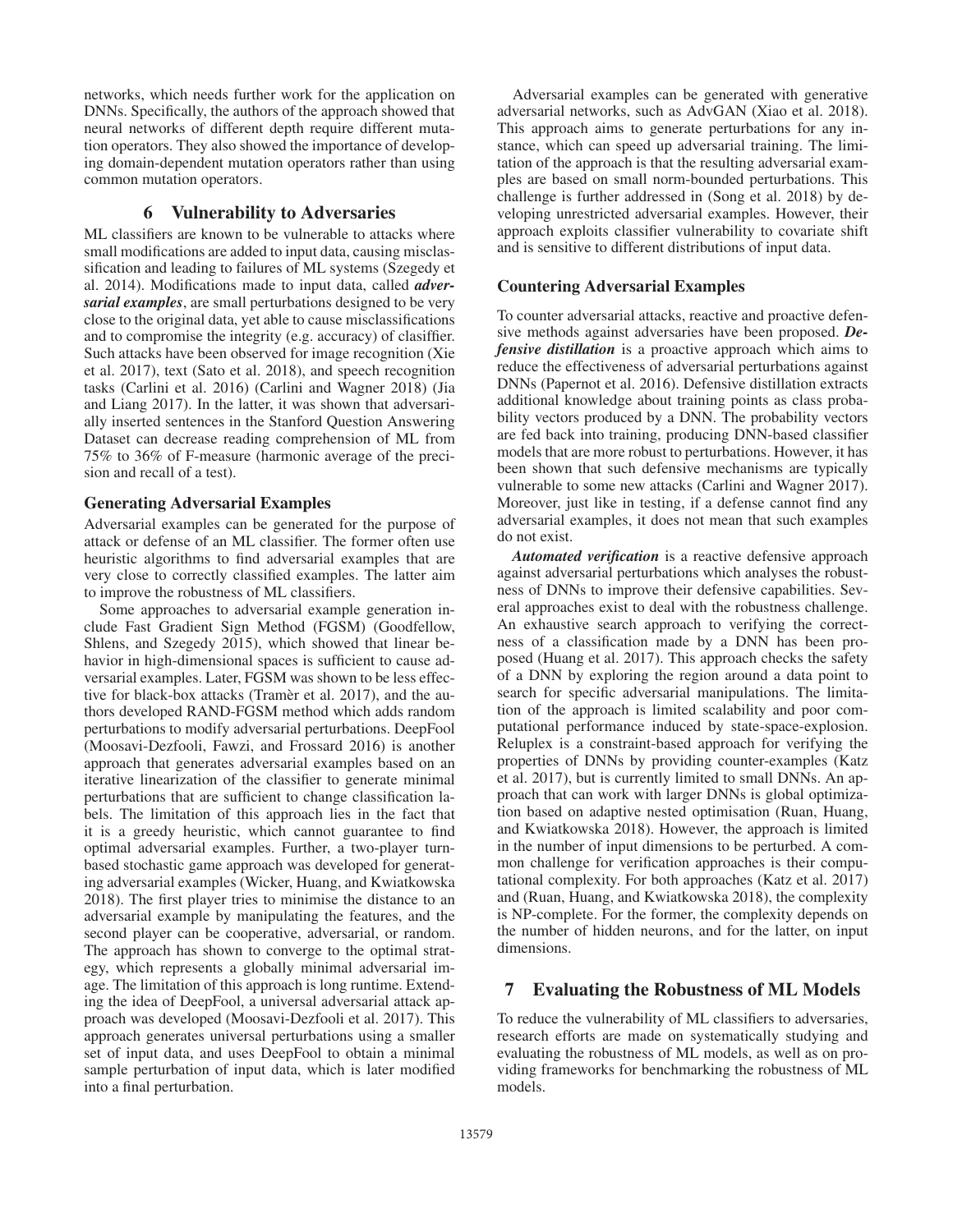# Robustness Metrics

Lack of robustness in neural networks raises valid concerns about the safety of systems relying on these networks, especially in safety-critical domains such as transportation, robotics, medicine, or warfare. A typical approach to improve the robustness of a neural network would be to identify adversarial examples that make the network fail, then augment the training dataset with these examples and train another neural network. The robustness of the new network is the ratio between the number of adversarial examples that failed the original network and that were found for the new network (Goodfellow, Shlens, and Szegedy 2015). The limitation of this approach is the lack of objective robustness measure (Bastani et al. 2016). Therefore, a metrics for measuring the robustness of DNNs using linear programming (Bastani et al. 2016) was proposed. Other approaches include defining the upper bound on the robustness of classifiers to adversarial perturbations (Fawzi, Fawzi, and Frossard 2018). The upper bound is found to depend on a distinguishability measure between the classes, and can be established independently of the learning algorithms. In their work, Fawzi et al. report two findings: first, non-linear classifiers are more robust to adversarial perturbations than linear classifiers, and second, the depth (rather than breath) of a neural network has a key role for adversarial robustness.

### Benchmarks for Robustness Evaluation

There is a difficulty of reproducing some of the methods developed for improving the robustness of neural networks or methods for comparing experimental results, as different sources of adversarial examples in the training process can make adversarial training more or less effective (Goodfellow, Papernot, and McDaniel 2016). To alleviate this challenge, Cleverhans (Goodfellow, Papernot, and McDaniel 2016) and Foolbox (Rauber, Brendel, and Bethge 2017) are adversarial example libraries for developing and benchmarking adversarial attacks and defenses, so that different benchmarks can be compared. The limitation of both of these frameworks is that they lack defensive adversarial generation strategies (Yuan et al. 2019). Robust Vision Benchmark  $2$  extends the idea of Foolbox, by allowing the development of novel attacks which are used to further strengthen robustness measurements of ML models. Other initiatives include a competition organized at NIPS 2017 conference by Google Brain, where researchers were encouraged to develop new methods for generating adversarial examples and new methods for defense against them (Kurakin et al. 2018).

#### Formal Guarantees over Robustness

For safety-critical domains which need to comply with safety regulation and certification, it is of critical importance to provide formal guarantees of performance of ML under adversarial input perturbations. Providing such guarantees is a real challenge of most of defense approaches, including the approaches discussed above. Existing attempts in this direction include (Hein and Andriushchenko 2017), by using regularization in training, and (Sinha, Namkoong, and Duchi

2018), by updating the training objective to satisfy robustness constraints. While these initial approaches are interesting, they can provably achieve only moderate levels of robustness, i.e. provide approximate guarantees. As such, further research advances on providing robustness guarantees for ML models are needed.

### 8 Verifying Ethical Machine Reasoning

ML systems can be deployed in environments where their actions have ethical implications, for example self-driving cars, and as a consequence, they need to have the capabilities to reason about such implications (Deng 2015). Even more so, if such systems are to become widely socially accepted technologies. While multiple approaches have been proposed for building ethics into ML, the real research challenge lies in building solutions for verifying such machine ethics. This research area has remained largly unaddressed. Existing efforts are limited and include a theoretical framework for ethical decision-making of autonomous systems that can be formally verified (Dennis et al. 2016). The framework assumes that system control is separated from a higherorder decision-making, and uses model checking to verify the rational agent (model checking is the most widely used approach to verifying ethical machine reasoning). However, as a limitation, the proposed approach requires ethics plans that have been correctly annotated with ethical consequences, which cannot be guaranteed. Second, the agent verification is demonstrated to be very slow. For situations where no ethical decision exists, the framework continuous ethical reasoning, negatively affecting overall performance. Third, the approach scales poorly to the number of sensors and sensor values, due to non-deterministic modelling of sensor inputs. Furthermore, the approach cannot provide any guarantees that a rational agent will always operate within certain bounds regardless of the ethics plan.

Regarding the certification of autonomous reasoning, a proof-of-concept approach (Webster et al. 2014) was developed for the generation of certification evidence for autonomous aircraft using formal verification and flight simulation. However, the approach relies on a set of assumptions, such as that the requirements of a system are known, or that they have been accurately translated into a formal specification language, which may not always hold. Finally, ethical machine reasoning should be transparent to allow for checking of the underlying reasoning. These findings emphasize the need for further progress in verifying and certifying ethical machine reasoning.

### 9 Summary and Future Directions

Software testing of ML faces a range of open research challenges, and further research work focused on addressing these challenges is needed. We envision such further work developing in the following directions.

Automated test oracles. Test oracles are often missing in testing ML systems, which makes checking the correctness of their output highly challenging. Metamorphic testing can help address this challenge, and further work is needed on

<sup>2</sup> http://robust.vision/benchmarks/leaderboard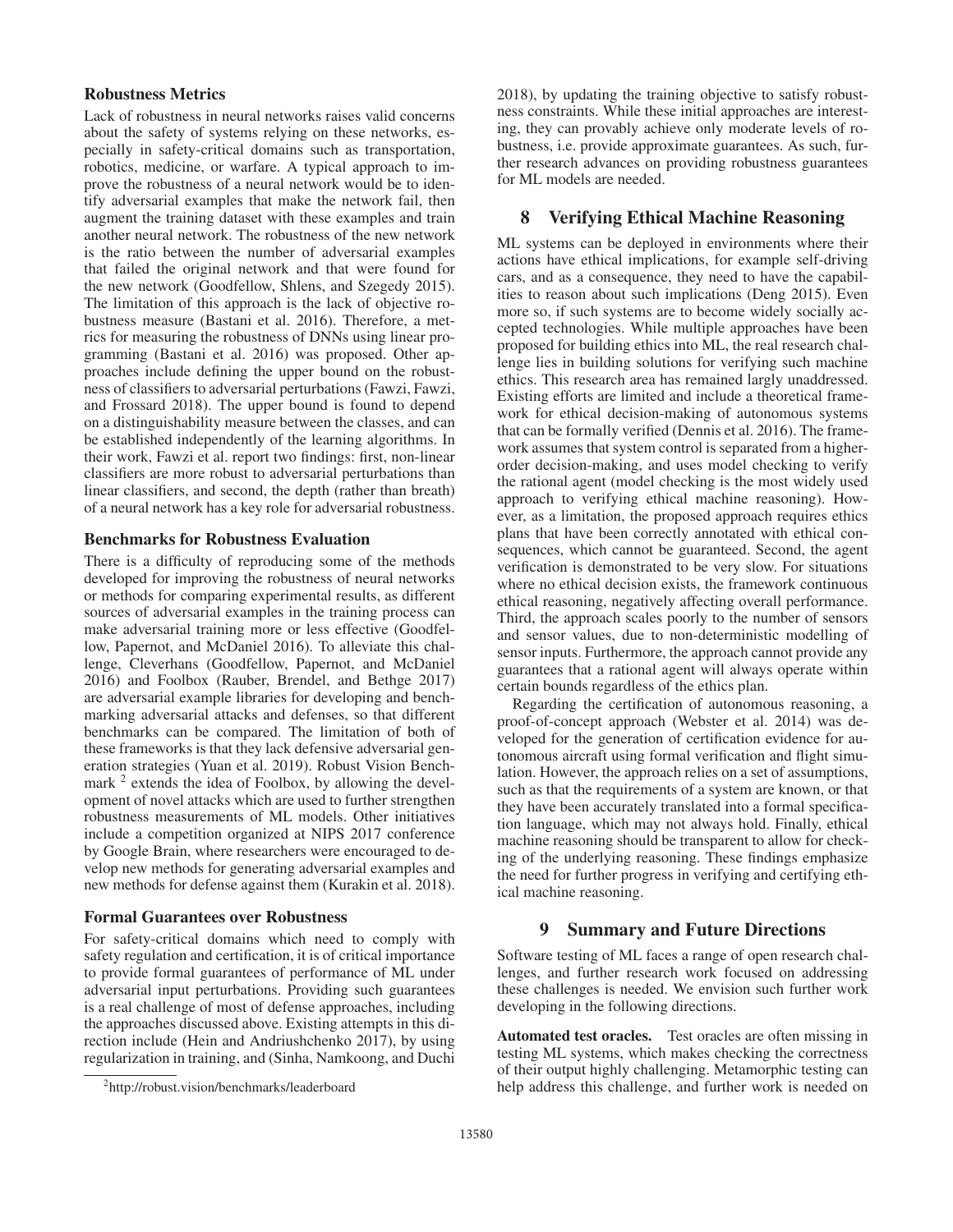using ML to automate the creation of metamorphic relationships.

Coverage metrics for ML models. Existing coverage metrics are inadequate in some contexts. Structural coverage criteria can be misleading, i.e. too coarse for adversarial inputs and too fine for misclassified natural inputs (Li et al. 2019). High neuron coverage does not mean invulnerability to adversarial examples (Sun et al. 2019). In addition, neuron coverage can lead to input space explosion. Adaptation of combinatorial testing techniques is a promising approach to this challenge, given that progress is made on improving its scalability for real-word ML models.

Quality of test datasets for ML models. Evaluation of the quality of datasets for ML models is in its early stages. Adaptation of mutation testing can alleviate this challenge. Common mutation operators are insufficient for mutation testing of DNNs. Instead, domain-specific operators are required.

Cost-effectiveness of adversarial examples. Generation strategies for adversarial examples need further advancing to reduce computational complexity and improve effectiveness for different classifiers.

Cost-effectiveness of adversarial countermeasures. Current techniques are mainly vulnerable to advanced attacks. Verification approaches for DNNs to counter adversarial examples are computationally complex (especially constraint-based approaches) and unscalable for real DNNs. More cost-effective verification approaches are required.

Robustness evaluation of ML models. Metrics for robustness evaluation of ML models and effectiveness evaluation of adversarial attacks need further advancing. Open benchmarks for developing and evaluating new adversarial attacks and defense mechanisms can be useful tools to achieve an improved robustness of defense. Further efforts on understanding the existence of adversarial examples is desired (Yuan et al. 2019).

Certified guarantees over robustness of ML models. Such guarantees are required for the deployment of ML in safety-critical domains. Current approaches provide only approximate guarantees. Also, further research progress is needed to overcome high computational complexity of producing the guarantees.

Verification of machine ethics. Formal verification and certification of ethical machine reasoning is uniquely challenging. Further efforts are needed to enable the scalability of these approaches for real systems operating in real-time, and to reach lower computational complexity. In addition, verification approaches may leverage different formal methods, which underlines the open challenge of interoperability between different methods. Finally, research advances on enabling the *transparency* of ethical decision making process is required.

In conclusion, with this paper we hope to provide researchers with useful insights into an unaddressed challenges of testing of ML, along with an agenda for advancing the state-of-the-art in this research area.

### 10 Acknowledgments

This work is supported by the Research Council of Norway through the project T3AS No 287329.

#### References

Amershi, S.; Begel, A.; and Bird, Christian, e. a. 2019. Software engineering for machine learning: A case study. In *Int. Conf. on Soft. Eng.: SEIP*, 291–300. IEEE Press.

Bastani, O.; Ioannou, Y.; Lampropoulos, L.; Vytiniotis, D.; Nori, A.; and Criminisi, A. 2016. Measuring neural net robustness with constraints. In *Int. Conf. on Neural Inf. Processing Systems*, 2621– 2629.

Carlini, N., and Wagner, D. 2017. Towards evaluating the robustness of neural networks. *IEEE Symp. on Security and Privacy* 39– 57.

Carlini, N., and Wagner, D. 2018. Audio adversarial examples: Targeted attacks on speech-to-text. In *IEEE Security and Privacy Worksh.*, 1–7.

Carlini, N.; Mishra, P.; Vaidya, T.; Zhang, Y.; Sherr, M.; Shields, C.; Wagner, D.; and Zhou, W. 2016. Hidden voice commands. In *USENIX Conf. on Security Symp.*, 513–530.

Deng, B. 2015. The robot's dilemma. *Nature* 523/7558.

Dennis, L.; Fishera, M.; Slavkovik, M.; and Webstera, M. 2016. Formal verification of ethical choices in autonomous systems. *Robotics and Autonomous Systems* 77:1–14.

Du, X.; Xie, X.; Li, Y.; Ma, L.; Zhao, J.; and Liu, Y. 2018. Deepcruiser: Automated guided testing for stateful deep learning systems. *CoRR* abs/1812.05339.

Dwarakanath, A.; Ahuja, M.; Sikand, S.; and et al. 2018. Identifying implementation bugs in machine learning based image classifiers using metamorphic testing. In *Int. Symp. on Soft. Test. and Anal.*, 118–128.

Fawzi, A.; Fawzi, O.; and Frossard, P. 2018. Analysis of classifiers' robustness to adversarial perturbations. *Machine Learning* 107(3):481–508.

Goodfellow, I.; Papernot, N.; and McDaniel, P. 2016. cleverhans v0.1: an adversarial machine learning library. *CoRR* abs/1610.00768.

Goodfellow, I.; Shlens, J.; and Szegedy, C. 2015. Explaining and harnessing adversarial examples. *Int. Conf. on Learn. Represen.* abs/1412.6572.

Gotlieb, A., and Marijan, D. 2014. Flower: Optimal test suite reduction as a network maximum flow. In *Int. Symp. on Soft. Test. and Anal.*, 171–180.

Hein, M., and Andriushchenko, M. 2017. Formal guarantees on the robustness of a classifier against adversarial manipulation. In *Annual Conf. on Neural Inf. Processing Systems*.

Helle, P., and Schamai, W. 2016. Testing of autonomous systems – challenges and current state-of-the-art. In *INCOSE Int. Symposium (IS 2016)*.

Huang, X.; Kwiatkowska, M.; Wang, S.; and Wu, M. 2017. Safety verification of deep neural networks. In *Computer Aided Verification*, 3–29.

Hutchison, C.; Zizyte, M.; Lanigan, P. E.; Guttendorf, D.; Wagner, M.; Le Goues, C.; and Koopman, P. 2018. Robustness testing of autonomy software. In *IEEE/ACM Int. Conf. on Soft. Eng.*, 276– 285.

Jia, R., and Liang, P. 2017. Adversarial examples for evaluating reading comprehension systems. In *Conf. on Emp. Methods in Natural Lang. Process.*